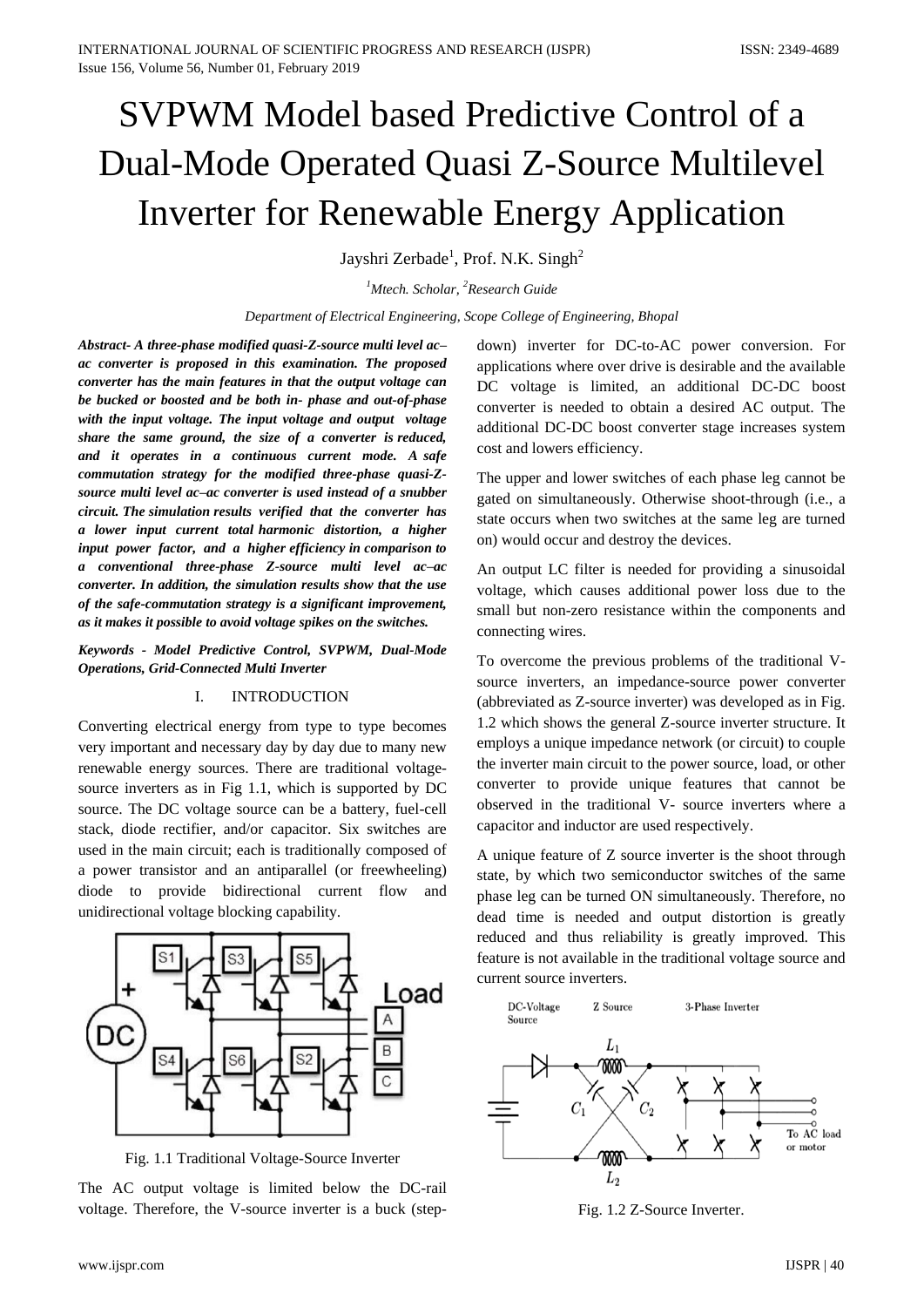Z source inverters are mainly applied for loads that demand a high voltage gain such as motor drives and as a power conditioning unit for renewable energy sources like solar, fuel cells, etc to match the input source voltage differences.

The development in Z source inverter topologies provides a consecutive enhancement in voltage gain and output waveforms. A tradeoff between the boosting capability and component count is always a major concern to keep the cost stable.

# II. THEORY OF SVPWM

## *a. Space Vector Modulation*

The FOC controlling system is consist of three mainly parts: mathematical transformations (Clarke transformation and Park transformation), pulse width modulation (PWM) generator and proportional-integralderivative controller (PID controller). Compare with other PWM technique, space vector pulse width modulation (SVPWM or SVM) has become the most important PWM technique for the 3-phase voltage source inverter or current source inverter (VSI or CSI). This examination focuses on a SVPWM technique for Z-source inverter.

The reason of choice SVPWM is because of some advantages shown below:

High utilization from DC bus (15.5% higher output voltage compared to SPWM)

- Lower switching losses
- Less total harmonic distortion (THD)
- Space Vector Pulse Width Modulation

# *b. Space vector PWM*

Space vector PWM (SVPWM) is a technique designed for three phase ac motor inverter control, it work depending on their special switching sequence and effect of combination of different pulse width. As a result, the windings in the ac motor will generate the three- phase sinusoidal waves which have 120°phase shifts and less harmonics. Compare with

SPWM, SVPWM have three main advantages:

- Higher dc voltage utilization
- Higher fundamental component and less harmonics
- SVPWM is better control the ac motor by digital control system

## *c. Principle of SVPWM*

The three-phase voltage source inverter basic circuit shows in the Fig. 2.1. Let's say the six letters a, b, c and a', b', c' represent the status of six switches in this circuit. When a, b and c equal to 1, it mean that upper switches open in the



Fig. Three- phase voltage source circuit.

# III. MODELING OF PROPOSED MULTI LEVEL Z-SOURCE INVERTER

A multilevel inverter is used to achieve a desired yield voltage from several voltage levels of a input DC voltage sources. The inverter voltage yield waveform becomes nearly sinusoidal waveform, to increase number of dc voltage sources. When contrasted with conventional two level inverters, the multilevel inverters have more advantages which incorporate lower semiconductor voltage stretch, low electromagnetic interference (EMI), lower switching losses and better harmonic performance. In spite of these points of interest, multilevel inverters output voltage amplitude is limit to DC sources voltage summation. For the boost or buck of multilevel output voltage alternate converters as a DC/DC converter is required. Occurring of short circuit can harm multilevel inverters; along these lines multilevel inverters need to work with dead-time protection. To resolve the above concern, a SVPWM model predictive control of dual-mode operations Z-Source multi inverter islanded and gridconnected is reported in this examination work.

Figure 3.1 shows the model multilevel of ZSI circuit subjected to be analyzed implemented in MATLAB SIMULINK. As analyzed before, there are three states for the operating of Z-source inverter. In traditional modeling method, only two states were considered in the modeling process, which is shoot- through state and non-through state. However, in non-shoot-through state, there are two separate states: one is null state; the other state is active state. Because null state is short and no power transmission, usually combine it together with active state.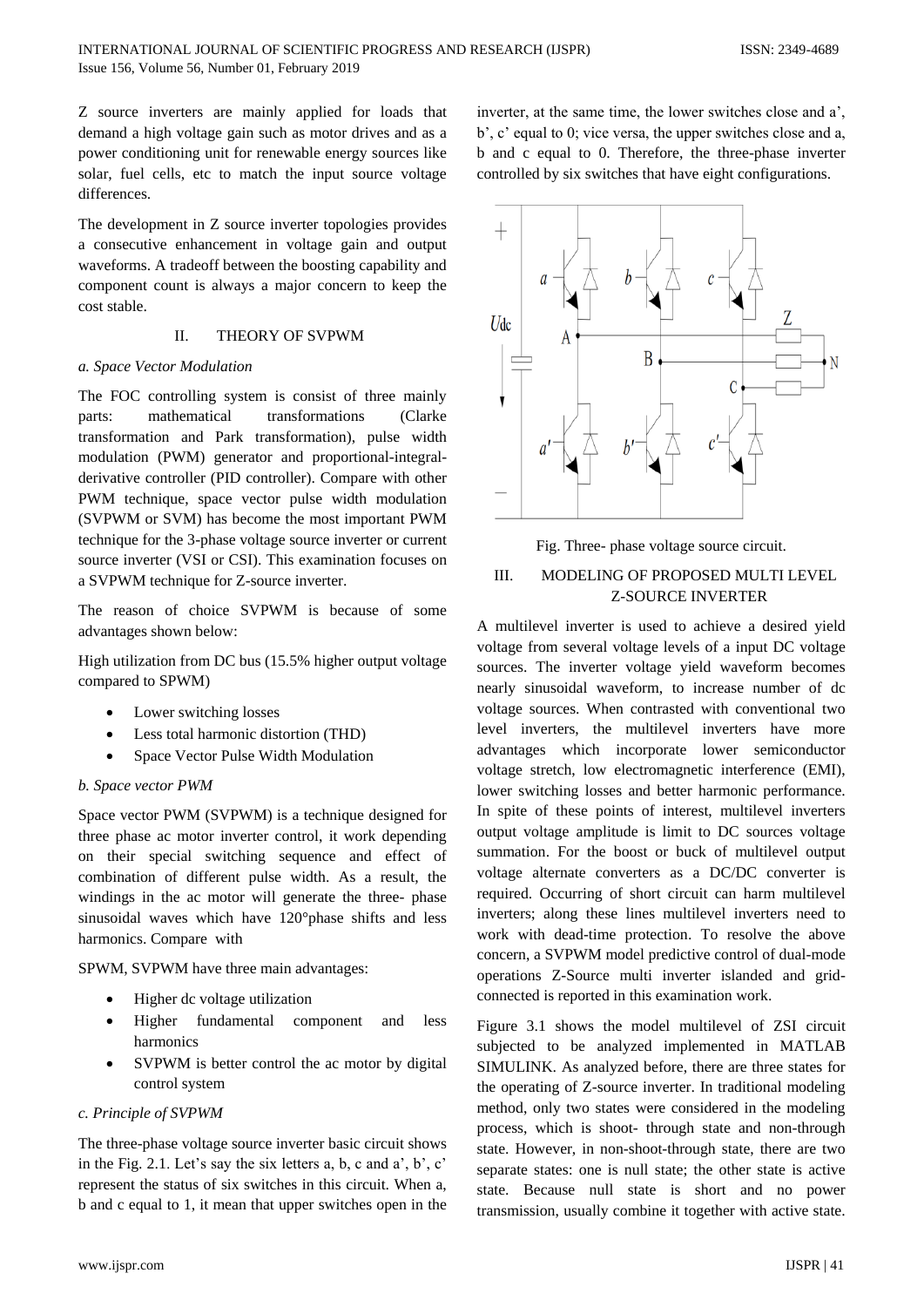#### **Multi Level Z source Inverter**



Fig.3.1 Main Circuit Grid Connected Model.

A controller in the proposed model has been configured with a harmonic compensator to regulate the microgrid voltage in the islanded mode and to control the current in the grid-connected mode with series RLC loads as shown in Fig. 3.2 proposed multilevel Z source inverter main circuit islanded model.

Any three-phase entities, such as three-phase voltages or currents can be represented by a space vector in d– q plane through Park's transformation. The vector begins from the source and finishes at one point with the destination that the length and phase edge of vector together represents the immediate estimations of specific three-phase entity. On the other hand if the three-phase entities are sinusoidal elements of time and are symmetrical, the vector will turn at a steady angular speed with a consistent length and, along these lines, the locus of vector frames a circle.





Fig.3.2 Main Circuit Islanded Model.

The algorithm in SVPWM (space vector pulse width modulation) system combines space vector modulation (SVM) scheme with pulse width modulation (PWM) scheme, named SVPWM utilized in proposed work. Fig. 3.2 illustrates direct power control & SVPWM based control loop for dual mode converter. SVPWM method for

shoot-through state control of trans-Z-source inverter reported in this work has Z-source network makes the shoot-through zero state possible. This method employs two extra straight lines as shoot-through signals, VSC and —VSC. This shoot-through zero state gives the remarkable buck-boost highlight to the inverter. The new topology has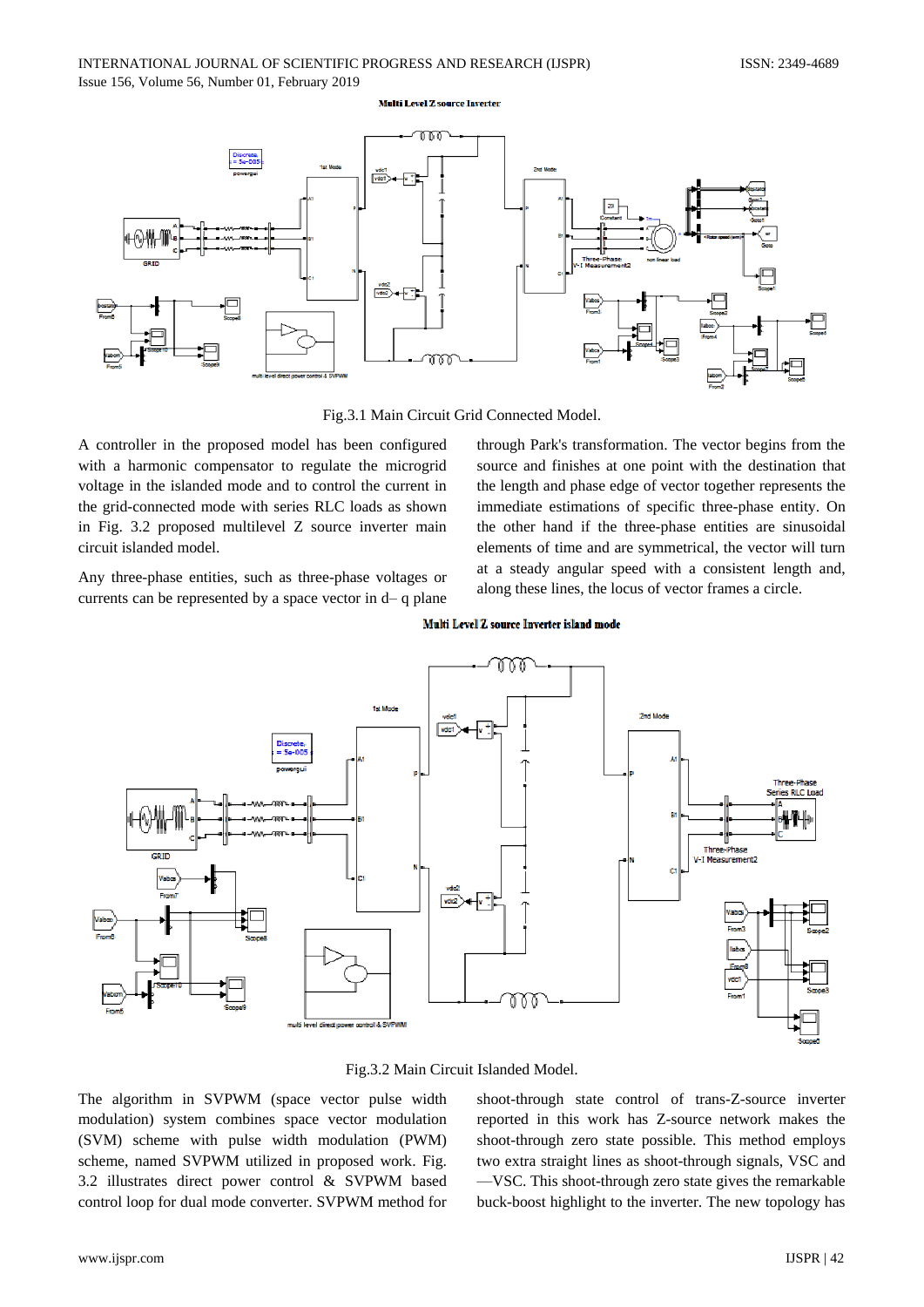the upside of its lessened number of devices contrasted with ordinary cascaded H-bridge staggered inverter. Fig 3.3 shows the Simulink model for proposed Direct power control & SVPWM based control loop for dual mode converter topology.



Fig.3.3 Direct power control & SVPWM based control loop for dual mode converter.

Predictive control mode has been used in the proposed system to predict future behavior of each of the output currents or voltage for effective control over harmonics and current distortions. A predictive control of dual-mode operations is actualized as a repeated circle for each voltage vector to anticipate the values, assess the cost capacity, and store the base value and the index value of the relating switching state.

Normally, there are eight switching statuses (vector) in the three-phase SVPWM control system, six active statuses and two zero statuses. But there are total nine statuses in Z- source inverter, eight statues is as the same with traditional three-phase inverter and one extra zero status. In this extra zero status, the circuit between inverter and DC source are shorted by upper and lower switches turn on at same time in any one bridge, any two bridges or all bridges. All the SPWM or SVPWM control pattern can be used in the Z-source inverter because their switching sequence also work in the Z-source inverter without the extra zero status.

# IV. SIMULATION RESULTS ANALYSIS

To verify the theoretical analysis and confirm the proposed MPC technique of Z-source inverter, simulation and experiments have been conducted with the configuration. The parameters for both simulation and experiments are given. Simulations have been performed to prove the capabilities of proposed SVPWM model predictive control of dual-mode operations Z-Source multi inverter islanded and grid-connected algorithms and comparison of them for previous work table 1 shows the parameters and comparative analysis of proposed work over previous work. The whole SVPWM control system has six main subsystems: 1. three-phase sinusoidal signal generator, 2. Clarke's transformation, 3. Reference angel sector, 4. duration time calculation block, 5. space vector modulation signal generator and 6. PWM signal generator. The SVPWM control system model is used to generate the SVPWM control signal for inverter and verify the output results are shown. SVPWM control method is be used in the Z-source network inverter the system parameters are listed in Table 1.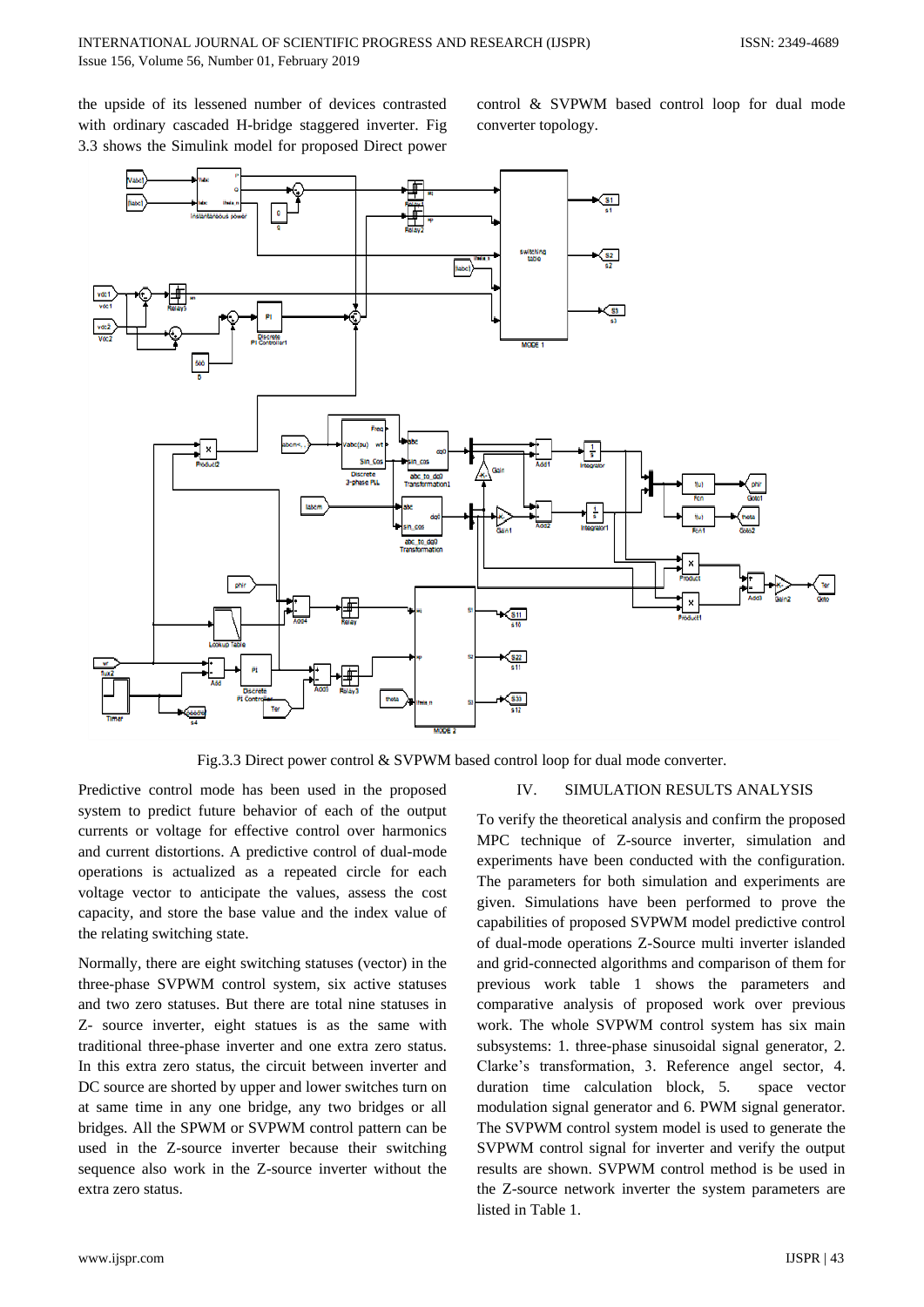INTERNATIONAL JOURNAL OF SCIENTIFIC PROGRESS AND RESEARCH (IJSPR) ISSN: 2349-4689 Issue 156, Volume 56, Number 01, February 2019



Fig.4.1 Grid Connected Mode Stator Current and Source Voltage.

The transitions from grid-connected mode stator current and source voltage are firstly examined and shown in Fig.

4.1. Waveforms for this transition are shown in the Matlab scope screen shots in Fig.



Fig.4.2 Grid Connected Mode PCC and Source Voltages.

Grid connected mode PCC and source voltages scope waveform screen is shown in Fig. 4.2 the execution of the proposed controller is assessed by investigating critical legitimacy criteria: consistent progress between gridassociated mode and islanded mode, consistent change between grid-associated mode with mode PCC and source voltages is appeared in figure. Fast dynamic response of active and reactive power due to change in level or change in reactive power required by the grid at PCC.



Fig.4.3 PCC and Source Voltages in Islanded Mode.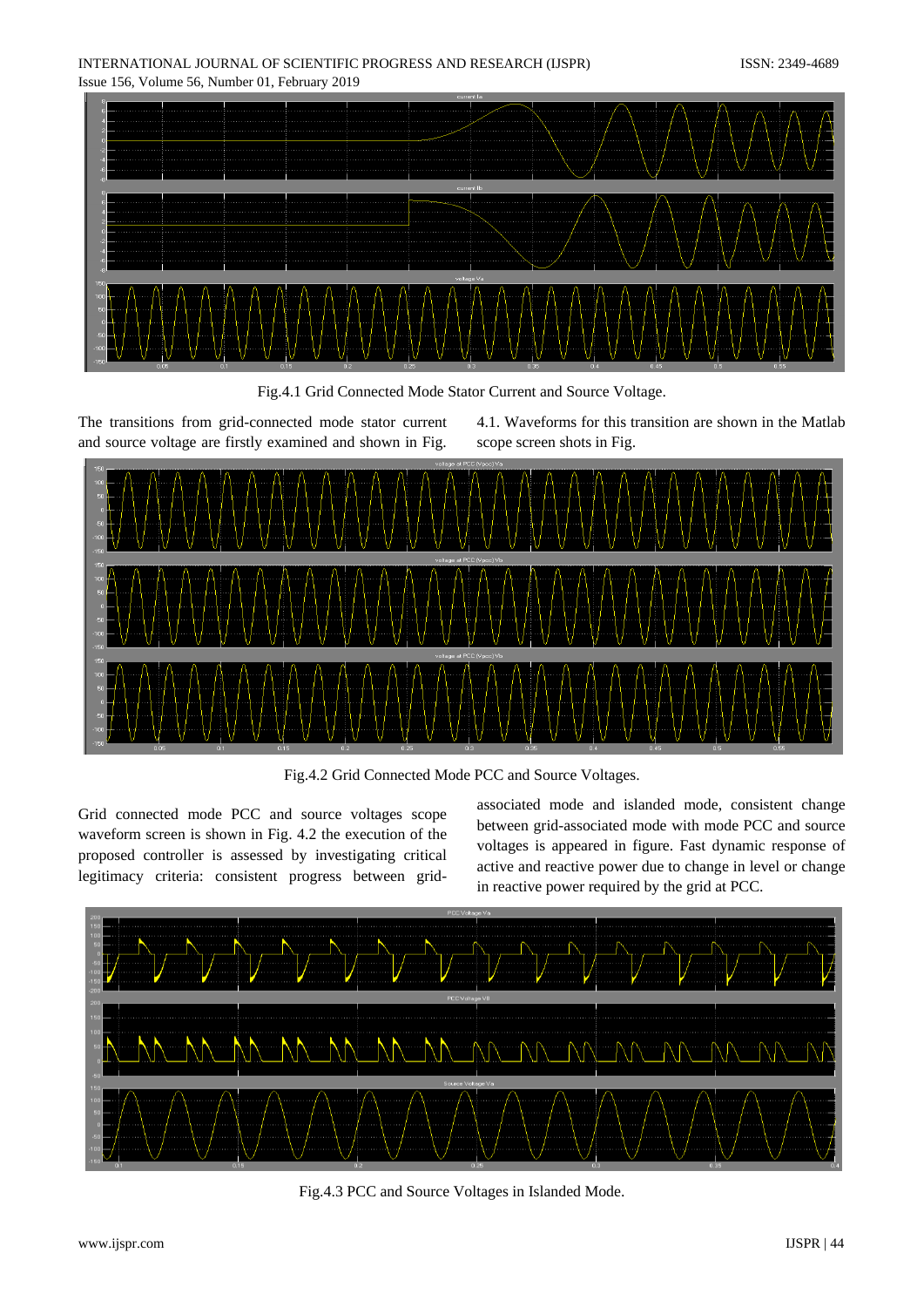Scope waveform of PCC and Source Voltages in Islanded Mode is shown in Fig. 4.3. A grid is framed by adjusted energy generators associated with a point of common

coupling (PCC) that feeds nearby loads and can work alone or associated with the mains. Islanding is where the DG stays working in the distribution system with the utility disconnected.



Fig.4.4 Grid Input Currents in Grid Mode.

Grid Input Currents scope waveform screen in grid mode is shown in Fig. 4.4 three individual waveforms represents three phases of input currents. A source voltage, source

current and grid DC voltage in grid mode scope waveform has shown in Fig. 4.5. In order to demonstrate the flexibility and reliability of the proposed controller the local loads in islanded mode are assumed to operate.



Fig.4.5 Source Voltage, Source Current and Grid DC Voltage in Grid Mode.



Fig.4.6 Three Phase Load Currents and voltages in Grid Connected Mode.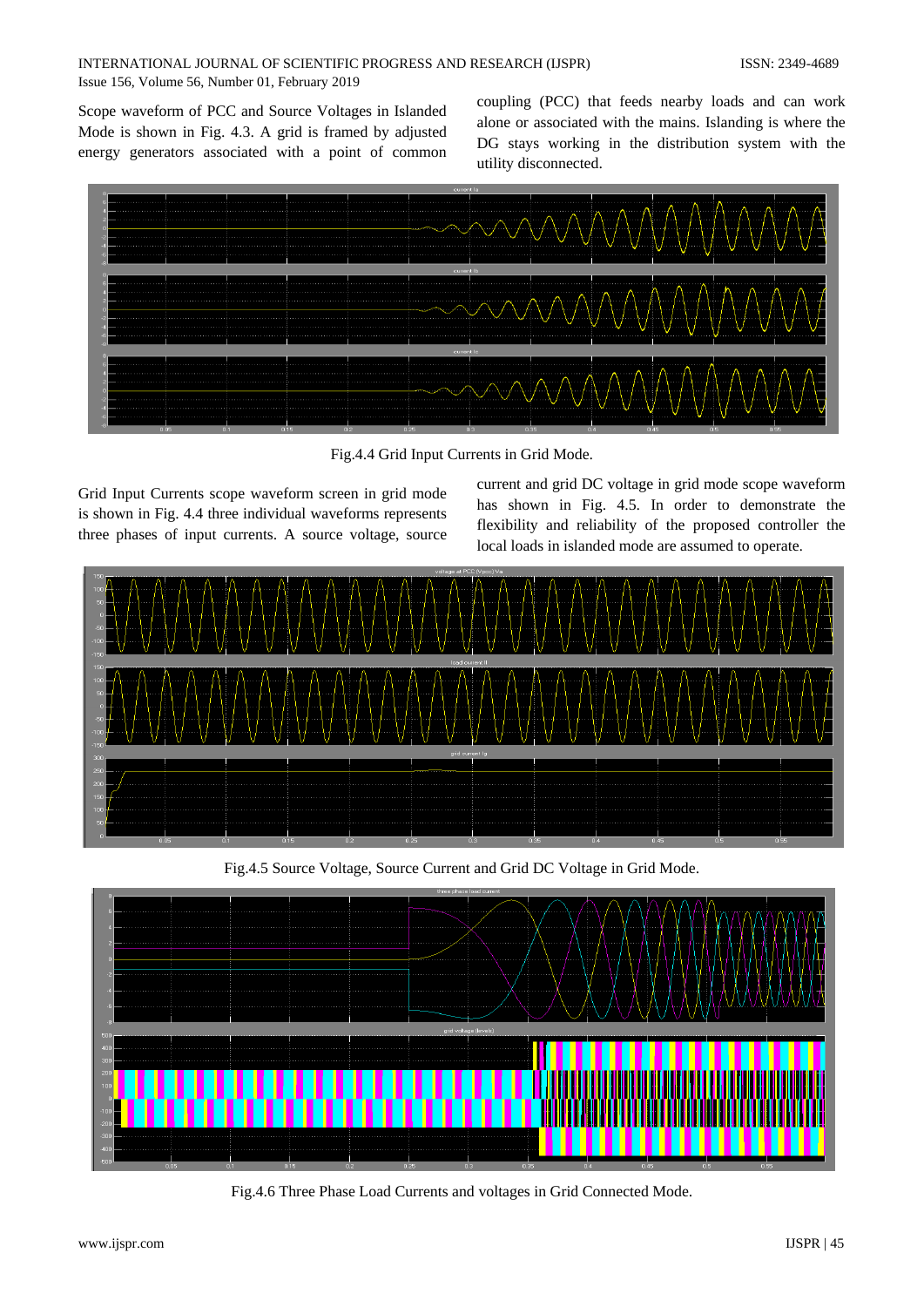# INTERNATIONAL JOURNAL OF SCIENTIFIC PROGRESS AND RESEARCH (IJSPR) ISSN: 2349-4689 Issue 156, Volume 56, Number 01, February 2019

This case study demonstrate the capability of the proposed system to seamlessly transfer to islanded mode while the local load frequency is different than the grid frequency. Fig . 4.6 shows three phase load currents and voltages in grid connected mode. Whereas Fig. 4.7 shows three phase load currents and voltages in islanded mode.



Fig.4.7 Three Phase Load Currents and voltages in Islanded Mode.



Fig.4.8 Multi Level Voltage and Stator Current in Grid Connected Mode.

The generator generate output pulses Fig. 4.8 shows multi level voltage and stator current in grid connected mode. those pulses generated are to drive the devices in to ON for a multilevel level inverter of the proposed topology a multi level voltage and stator current in islanded mode is shown in Fig. 4.9.



Fig.4.9 Multi Level Voltage and Stator Current in Islanded Mode.

The output currents are controlled independently by the proposed controller and the circulating current flows through the inverter. Although there is a three-phase,

inverter can supply the loads with low (0.15%) of total harmonic distortion (THD), as shown in Fig. 4.10.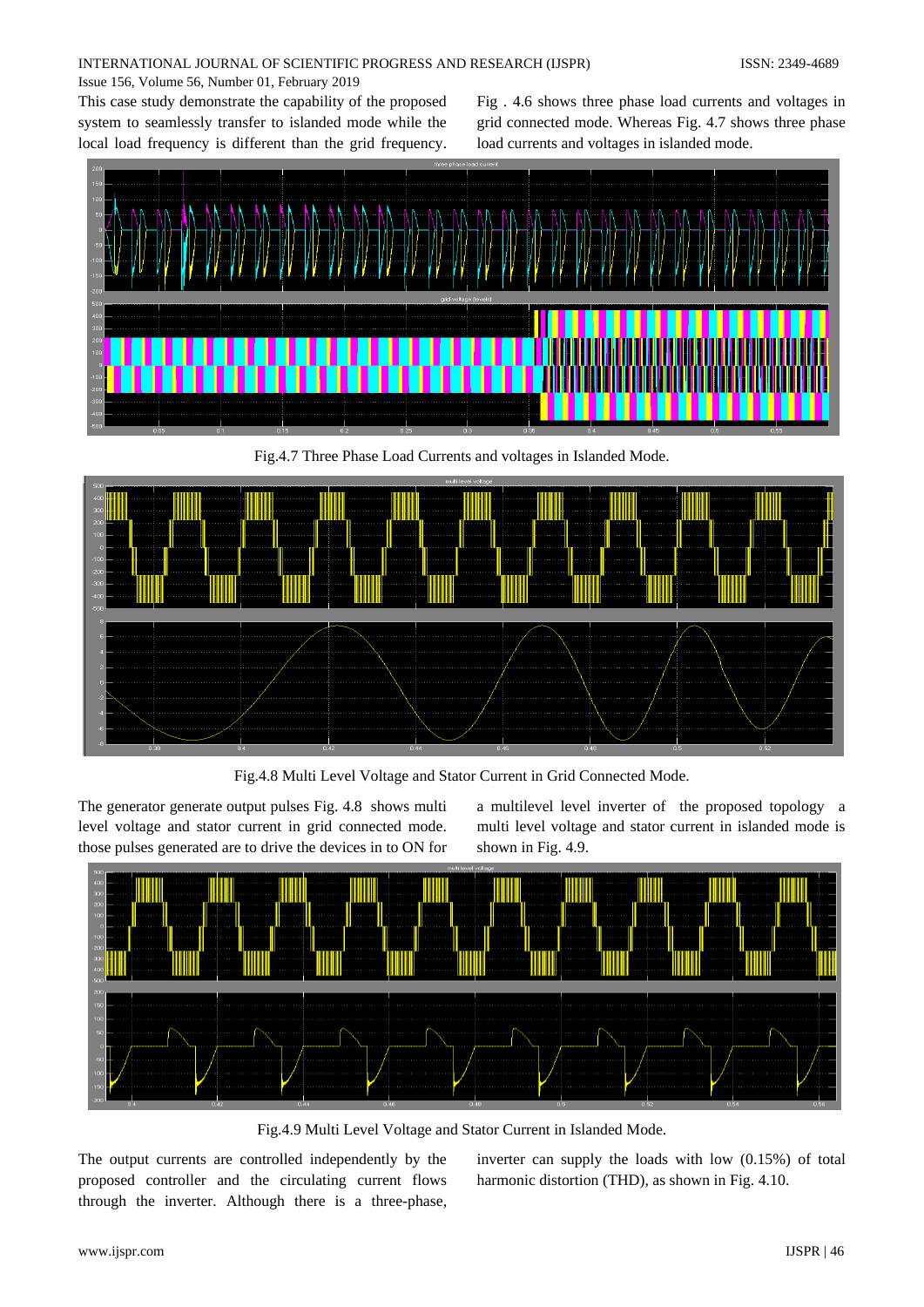



The comparative analysis of harmonic performance of proposed work with existing work is shown in Table 1. Where THD of proposed work has been compared with existing work significant improvement in THD are visible.

Table 1: Comparison of Harmonic Distortions

| <b>Parameter</b> | <b>Previous</b> | <b>Proposed</b> |
|------------------|-----------------|-----------------|
| THD %            | $2.48 \%$       | 0.15%           |
| 3rd              | 0.94%           | $0.08\%$        |
| 5th              | 0.03%           | 0.04%           |
| 7th              | 0.54%           | 0.03%           |
| 9th              | $0.14\%$        | $0.02\%$        |
| 11th             | $0.28\%$        | $0.02\%$        |
| 13 <sub>th</sub> | $0.22\%$        | $0.02\%$        |
| 15 <sub>th</sub> | 0.14%           | 0.01%           |
| 17th             | $0.11\%$        | 0.01%           |
| 19th             |                 | 0.01%           |

# V. CONCLUSION

In this examination, the PWM sequences have been inserted to SVPWM control signal to achieve dual-mode operations in the Z-source inverter network. To observe the effect when the PWM signal inserted, we used different frequency and duty cycle of PWM added to SVPWM control signal with different modulation index, and the experimental shows a significant results for boost dc-link voltage, and the output waveform have a good shape and less THD. The entire control algorithms are implemented and simulated in MATLAB SIMULINK. These experiments successfully demonstrated all control algorithms for multilevel -Z-Source inverter under low

power conditions. Future extension of extension of the proposed model will need to test in hardware prototype at high power condition. After that, it needs to develop hardware into working for specific PV application for both island mode and grid connected mode, with MPPT included.

#### **REFERENCES**

- [1] S. Sajadian and R. Ahmadi, "Model predictive control of dual-mode operations Z-source inverter: Islanded and gridconnected," 2017 IEEE Energy Conversion Congress and Exposition (ECCE), Cincinnati, OH, 2017, pp. 4971-4977.
- [2] H. Renaudineau, M. Aguirre and S. Kouro, "Single-phase dual-mode time-sharing PV string inverter," 2017 IEEE Southern Power Electronics Conference (SPEC), Puerto Varas, 2017, pp. 1-6. doi: 10.1109/SPEC.2017.8333613.
- [3] D. He, J. Sun and W. Chen, "Multiobjective economic MPC of constrained non-linear systems," in IET Control Theory & Applications, vol. 10, no. 13, pp. 1487-1495, 29 8 2016.
- [4] Y. Yang, F. Blaabjerg, H. Wang and M. G. Simões, "Power control flexibilities for grid-connected multi-functional photovoltaic inverters," in IET Renewable Power Generation, vol. 10, no. 4, pp. 504-513, 4 2016.
- [5] J. Merino, P. Mendoza-Araya, G. Venkataramanan and M. Baysal, "Islanding Detection in Microgrids Using Harmonic Signatures," in IEEE Transactions on Power Delivery, vol. 30, no. 5, pp. 2102-2109, Oct. 2015.
- [6] X. Li, H. Zhang and R. Balog, "Control strategy for seamless transfer between island and grid-connected operation for a dual-mode photovoltaic inverter," 2015 IEEE Energy Conversion Congress and Exposition (ECCE), Montreal, QC, 2015, pp. 5983-5990.
- [7] C. Li, "Unintentional islanding of distributed generation Operating experiences from naturally-occurred events," 2014 IEEE PES General Meeting | Conference & Exposition, National Harbor, MD, 2014, pp. 1-1.
- [8] D. Dong, T. Thacker, I. Cvetkovic, R. Burgos, D. Boroyevich, F. Wang, et al., "Modes of Operation and